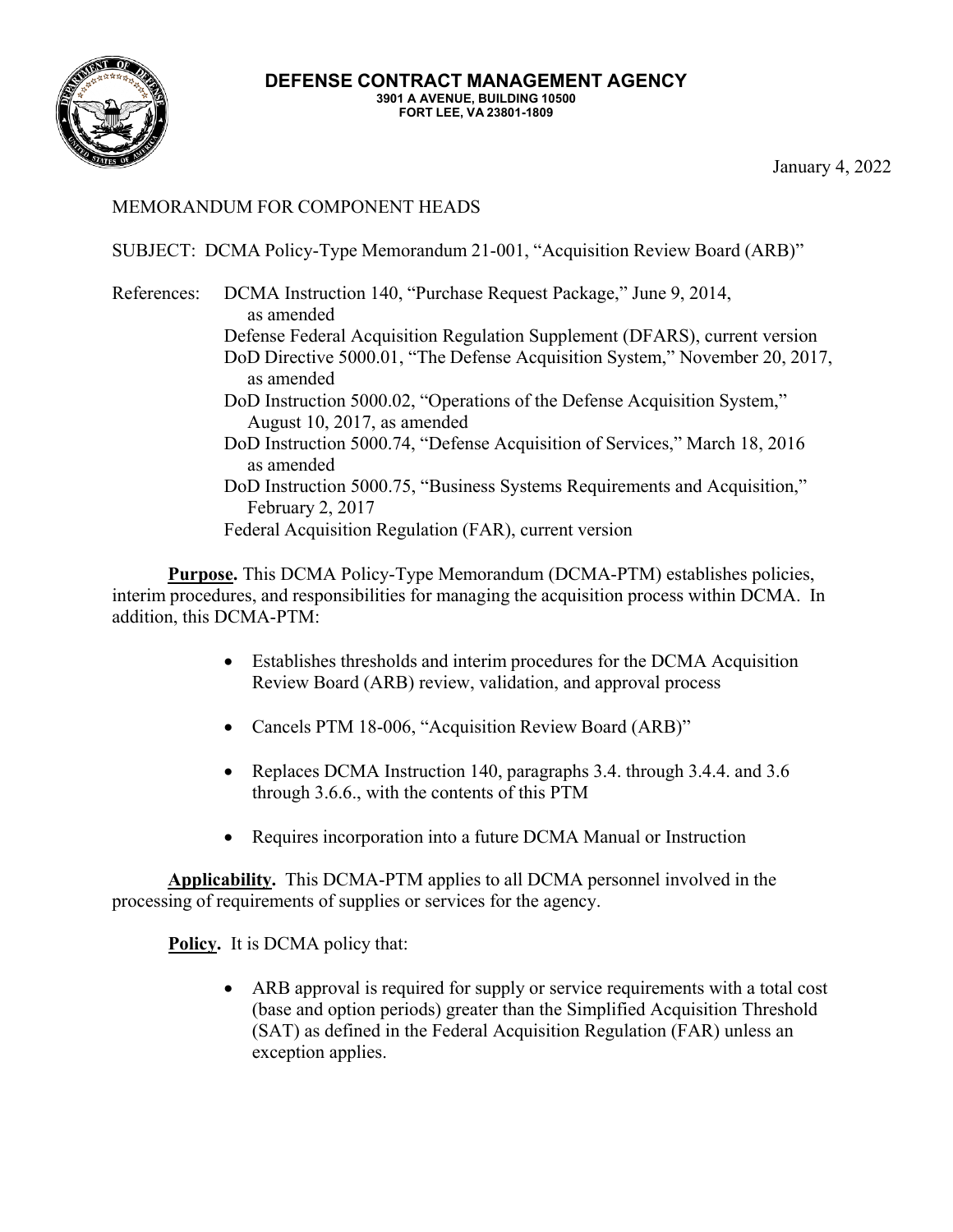- complies with applicable procurement law, regulations, policies, and guidance and in accordance with DoD Instructions 5000.02, 5000.74, and 5000.75. • The ARB will review, validate, and approve the acquisition of supplies or services to ensure the requirement represents a bonafide Agency need and
- • ARB approval is also required for the initial establishment of Blanket Indefinite Delivery Definite Quantity (IDDQ) Contracts; or Letter Contracts. Purchase Agreements (BPAs), Basic Ordering Agreements (BOAs), Lease Agreements, Indefinite Delivery Indefinite Quantity (IDIQ) Contracts,
- option years, to avoid ARB review and approval. • Requiring activities (RAs) will not split requirements, or reduce the number of

## **Responsibilities.**

- DCMA Procurement Division Director. The DCMA Procurement Division Director will chair the ARB.
- Manager (PM) or requirement owner enlist the assistance of the Multi- consisting of RA and/or PM, KO and CS (if DCMA-contracted), GC, FB, SB, experts as needed to develop the package, depending on the type of • Requiring Activity. The RA is responsible for assembling requirement packages for ARB review. The RA should have the assigned Program functional Team (MFT) (see PTM 21-002, Multi-Functional Teams) Contracting Officer's Representative (COR) and any other subject matter acquisition and the estimated dollar value.
- and facilitate Pre-ARB and ARB meetings, capture discussions in board • ARB Coordinator. The ARB Coordinators will review packages, schedule minutes, distribute minutes, and coordinate and document approvals/disapprovals.
- during the ARB meeting as follows: • ARB Members. The ARB Members are responsible for preparing for the meetings by reviewing read-ahead documents, attending scheduled meetings (or designating an alternate), and performing their assigned responsibilities
	- o Executive Director, Contracts (AQ), voting member
	- o Executive Director, Financial and Business Operations (FB), voting member
	- o Office of General Counsel (GC), voting member
	- o Director, Procurement Division, Contracts Directorate (AQP), Pre-ARB Chair and advisory member
	- o Director, Small Business Office (AQS), advisory member
	- o Director/Commander of requiring component to substantiate and approve actions before the ARB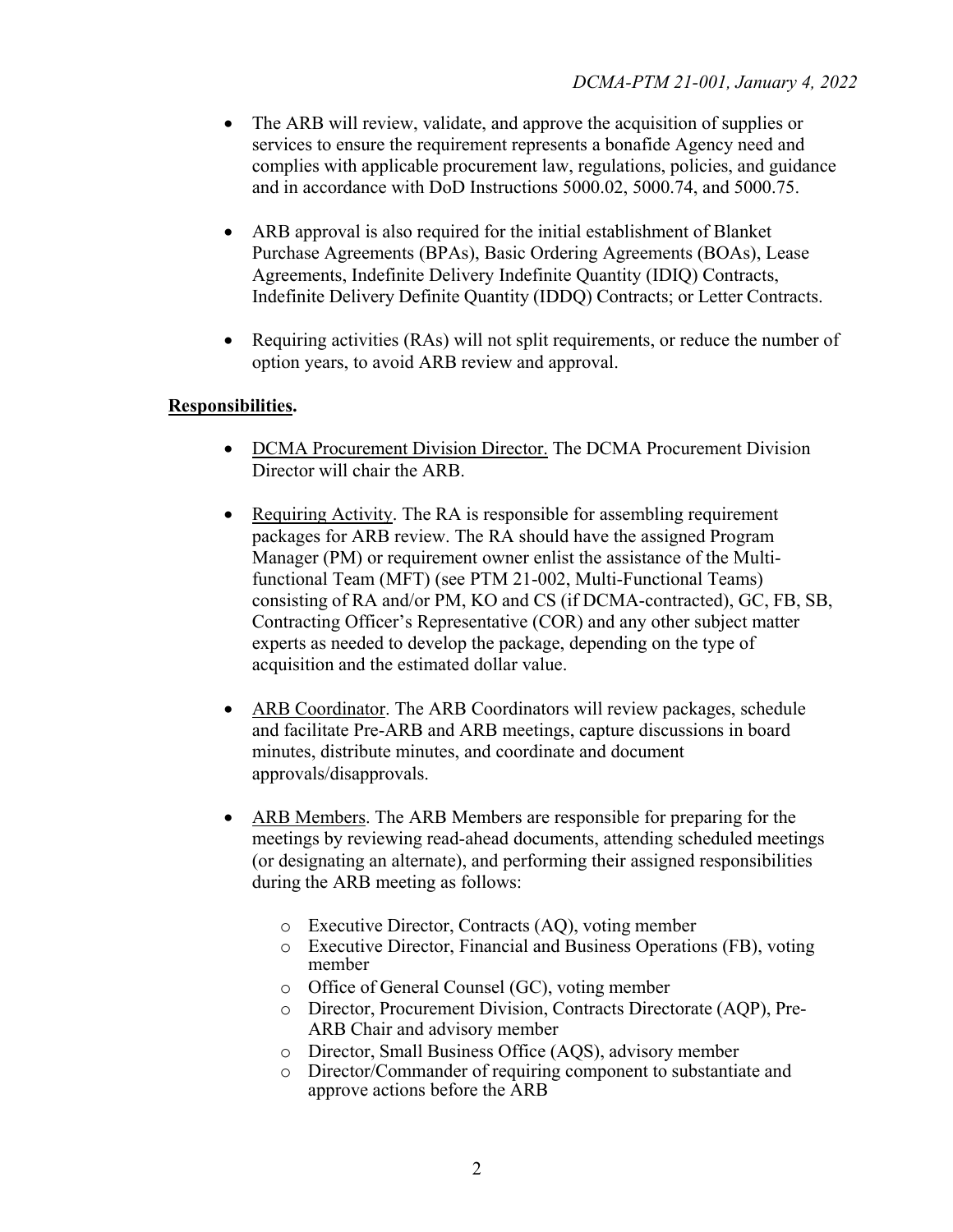- o PM/RA, as applicable
- o KO and/or CS and COR, as applicable
- o MFT, to provide insight and answer questions on requirement

| <b>Position/Title</b>                                                                       | <b>Responsibility</b>                                       |
|---------------------------------------------------------------------------------------------|-------------------------------------------------------------|
| Deputy Director, DCMA                                                                       | <b>Approving Member</b>                                     |
| Executive Director, Contracts (AQ)                                                          | <b>Approving Member</b>                                     |
| Executive Director, Financial and Business                                                  | <b>Approving Member</b>                                     |
|                                                                                             |                                                             |
| Director, Procurement Division (AQP)                                                        | Pre-ARB Chair and Advisory Member                           |
| Director, Small Business Office (AQS)                                                       | <b>Advisory Member</b>                                      |
| Director/Commander of Requiring Component                                                   | Substantiate/Approve Requirement<br><b>Prior to Pre-ARB</b> |
| Program Manager/Requiring Activity                                                          | <b>Brief Requirement Package</b>                            |
| Contracting Officer, Contract Specialist and/or<br>Contracting Officer Representative (COR) | <b>Answer Procurement Questions</b>                         |
| Multi-Functional Team (MFT)                                                                 | Answer Questions About Team Review                          |

### **Procedures.**

- Each action that is subject to an ARB, must have a Pre-ARB review.
- • The requestor will submit all required documents to the ARB Team in accordance with the procedures at TAB A.
- conducted one week prior to the ARB, on Thursday subject to AQP Director's • ARB meetings are generally held on the last Wednesday of every month, subject to the Deputy Director's schedule. A Pre-ARB meeting is generally schedule.
- The requestor will email the requirements package to the ARB Coordinator 10 business days prior to the scheduled Pre-ARB date in order to allow sufficient time for the ARB Coordinator and Pre-ARB Chair to review all documentation.
- Coordinator. Incomplete packages will be returned to the requestor for action, and no pre-ARB/ARB scheduling will occur. • Packages must be complete; i.e., contain all the required information and documentation for the planned acquisition. TAB A provides a list of documents and information required by type of action anticipated; however additional documents may be requested if deemed necessary by the ARB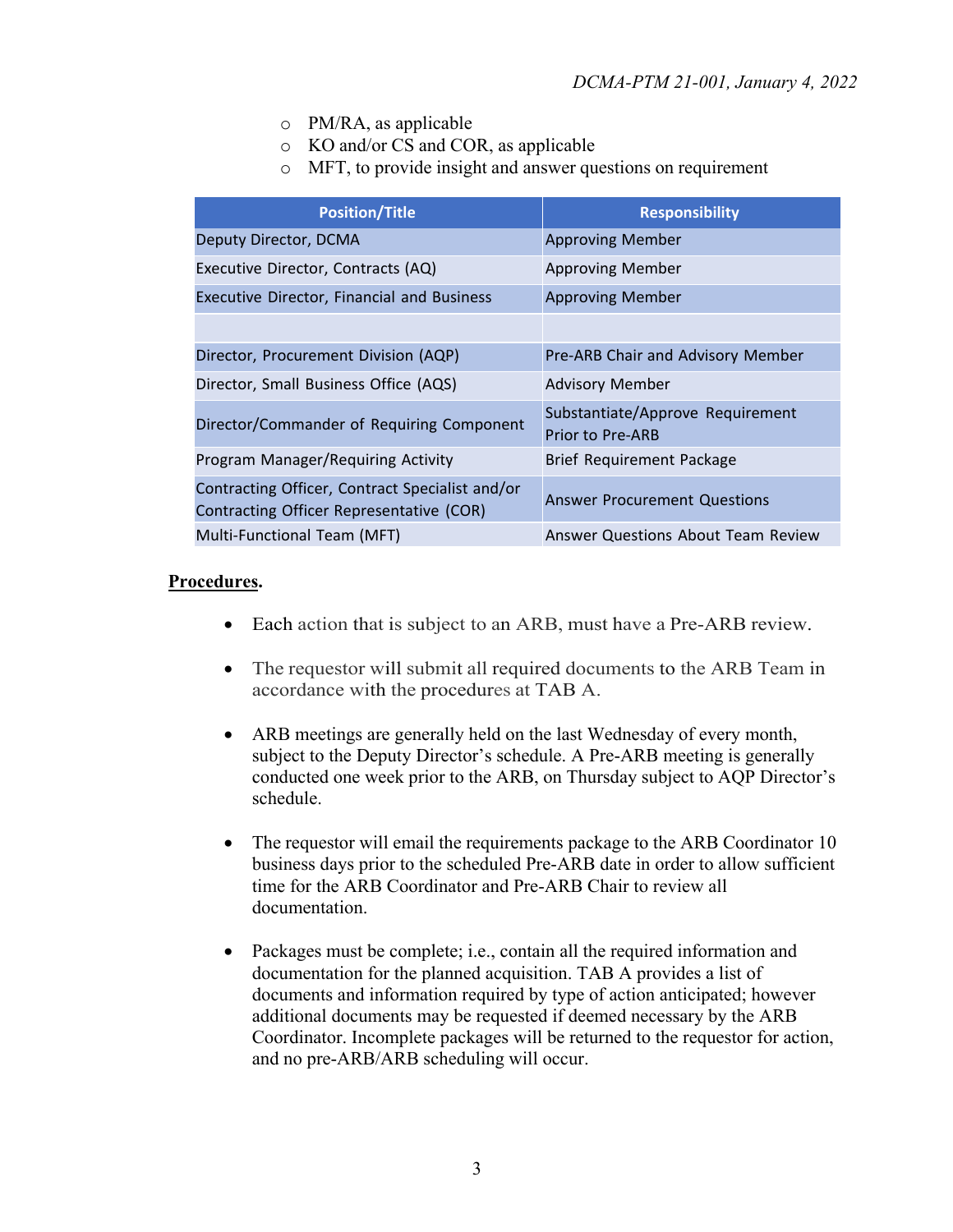- period will not be reviewed at the Pre-ARB, and subsequently not at the ARB. and ARB session. • Packages received by the ARB Coordinator after the 10-business day cut-off These requirement packages will be scheduled for the next monthly Pre-ARB
- • The ARB Coordinator will document discussions, decisions, and action items are maintained in the ARB Library on DCMA 360. in meeting minutes, which will be distributed to meeting participants within three workdays of the meeting. Approval signatures will be captured on the last slide of the ARB brief. Minutes, agendas, final briefings, and approvals
- action. This includes submitting the package for Pre-ARB/ARB approval according to the below table. RA's are expected to plan requirements in sufficient time to execute the

| <b>Pre-ARB / ARB Required Submission Dates</b>                                    |                                                                           |  |  |  |
|-----------------------------------------------------------------------------------|---------------------------------------------------------------------------|--|--|--|
| <b>Requirement Type</b>                                                           | <b>Submission Lead Time will be No Later Than</b>                         |  |  |  |
| New or Follow-on DCMA-Contracted Actions                                          | 9 Months prior to Projected Start or Delivery Date                        |  |  |  |
| Military<br>Interdepartmental Purchase<br>Requests<br>(MIPR <sub>s</sub> )        | 6 Months prior to Projected Start or Delivery Date                        |  |  |  |
| Options/Modifications<br>(DCMA-Contracted<br><sub>or</sub><br>MIPR <sub>s</sub> ) | 6 Months prior to Projected Start or Delivery Date                        |  |  |  |
| Additional Funds > 10% of Previous ARB Approved<br>Amount                         | 60 Days prior to Projected Start or Delivery Date, or as soon as<br>known |  |  |  |

### **Table 1. Required ARB Submission Dates**

**Out-of-Cycle (OOC) Requirements.** In the event a requirement cannot wait for the next scheduled ARB, the Executive Director/Commander of the requiring activity will submit a justification (TAB B) in the form of an Action Memo along with a complete ARB package to the DCMA Deputy Director via the ARB Coordinator. When received, the ARB Coordinator will request OOC approval from the Pre-ARB Chair/AQP Director. If approved and the package is complete, the ARB Coordinator will review and submit it to the ARB Board for electronic review and approval. In some cases, the Board may request a meeting in addition to the electronic review.

**Exceptions to an ARB Review.** Although certain acquisitions are exempt from review by an ARB, this does not mean they may be entered into indiscriminately. The proper Federal Acquisition Regulation (FAR), Defense Federal Acquisition Regulation Supplement (DFARS), DoD Instructions, and DCMA policies and guidance will be followed for the following ARB exemptions:

- Government Purchase Card (GPC) transactions;
- Agency Mission Travel;
- Reimbursable Intragovernmental Purchase Requirements < \$500,000 in value;
- • Actions with a total cost (base and option periods) less than or equal to the SAT, which in lieu of an ARB, require Executive Director's or Commander's certification that the requirement represents a bona fide agency need and that the proper funds appropriation will be provided (See TAB C).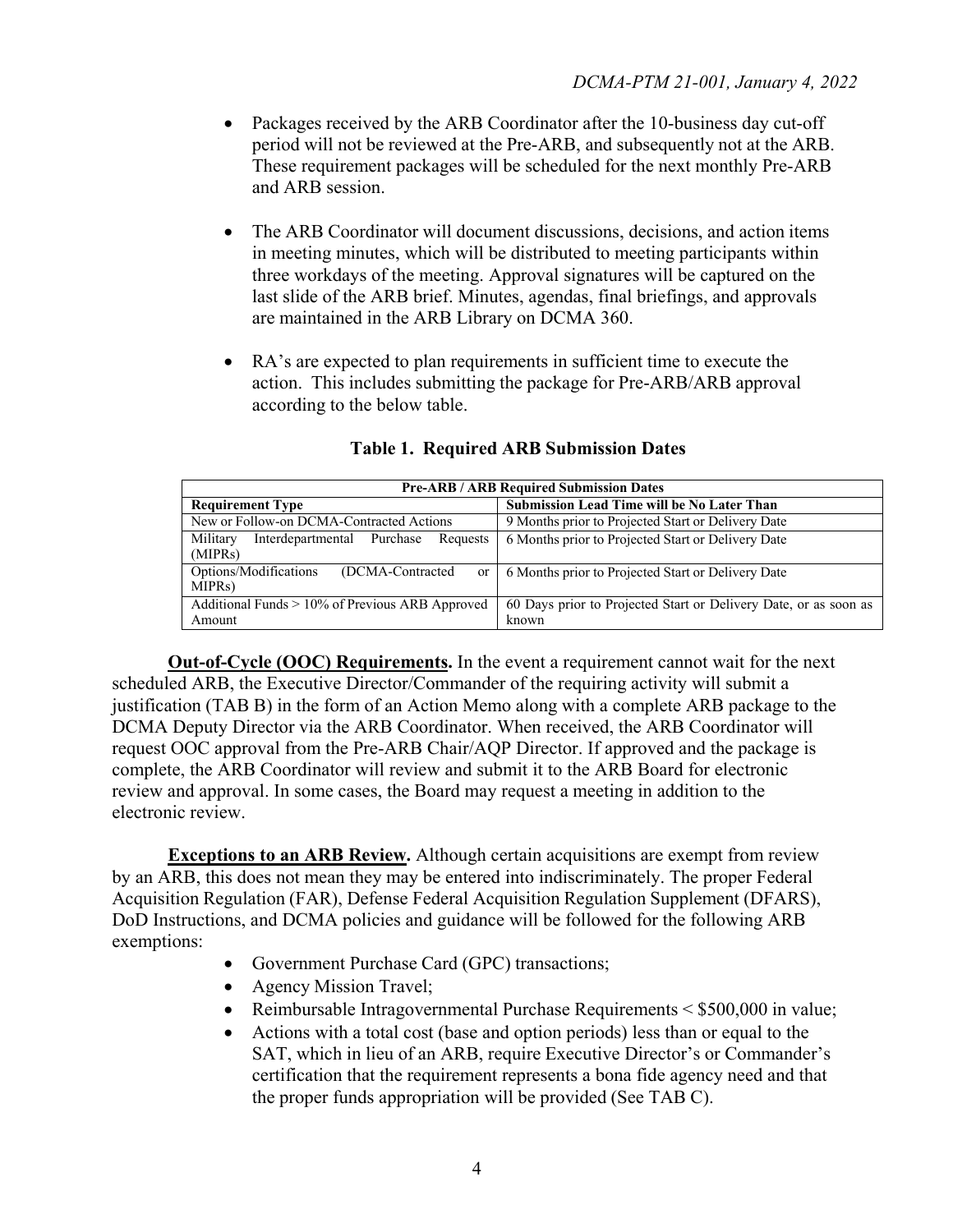and play an important role in achieving business and mission objectives throughout DCMA. The **Management and Internal Controls (RMIC).** MICs are sound management practices purpose of MICs are to mitigate risks in mission-essential processes and provide oversight and accountability.

| TASK                        | <b>RISK</b>                                                                                                                                                                                                                               | <b>INTERNAL CONTROL</b>                                                                                                                                                                                                                                           |
|-----------------------------|-------------------------------------------------------------------------------------------------------------------------------------------------------------------------------------------------------------------------------------------|-------------------------------------------------------------------------------------------------------------------------------------------------------------------------------------------------------------------------------------------------------------------|
| Pre-ARB Review              | • Requirement not vetted through<br><b>Executive Director or Commander</b><br>• Request for contract extension without<br>proper surveillance and reporting<br>being conducted                                                            | • Requirements without Executive<br>Director or Commander signatory<br>approval will be returned to requestor<br>• Option or extensions without up-to-<br>date COR Appointment, In Process<br>Reviews, CPARS, and CMRA<br>reporting will be returned to requestor |
| ARB Review and Approval     | • Requirement not defined appropriately<br>• Incorrect appropriation selected<br>• Improper contract type selected<br>• Contract extended without<br>surveillance or reporting being<br>conducted<br>• Regulations or policy not followed | • Procurement Center Director will not<br>accept packages without ARB<br>approval for actions $>$ SAT, or<br>Executive Director/Commander<br>validation for actions < SAT                                                                                         |
| Documenting ARB Proceedings | • Discussions, issues, and action items<br>not captured or acted upon                                                                                                                                                                     | • ARB Coordinator will track action<br>items until closure<br>• Final ARB approval will be withheld<br>until issues and actions are complete                                                                                                                      |

|  | <b>Table 2. Management and Internal Controls</b> |  |  |
|--|--------------------------------------------------|--|--|
|--|--------------------------------------------------|--|--|

**Labor Codes.** Located on Resource Page

 **Resource Page.** <https://360.intranet.dcma.mil/Sites/Policy/AQ/SitePages/140r.aspx>

**Releasability.** Cleared for public release.

 **Effective.** This DCMA-PTM is effective immediately and will remain in effect for 12 months.

> EORGE.102842197 BASSETT.DAVID.GEORGE.1028<br>0 Date: 2022.01.04 13:08:18 -05'00 David G. Bassett LTG, USA 0 Date: 2022.01.04 13:08:18 -05'00' **Director** BASSETT.DAVID.G Digitally signed by

Attachments:

TAB A: Acquisition Review Board (ARB) Submission Procedures

TAB B: Sample Action Memo Request for Out-of-Cycle ARB

TAB C: Sample Executive Director/Commander Memo for Actions Exempt from ARB

 $Link(s)$ : None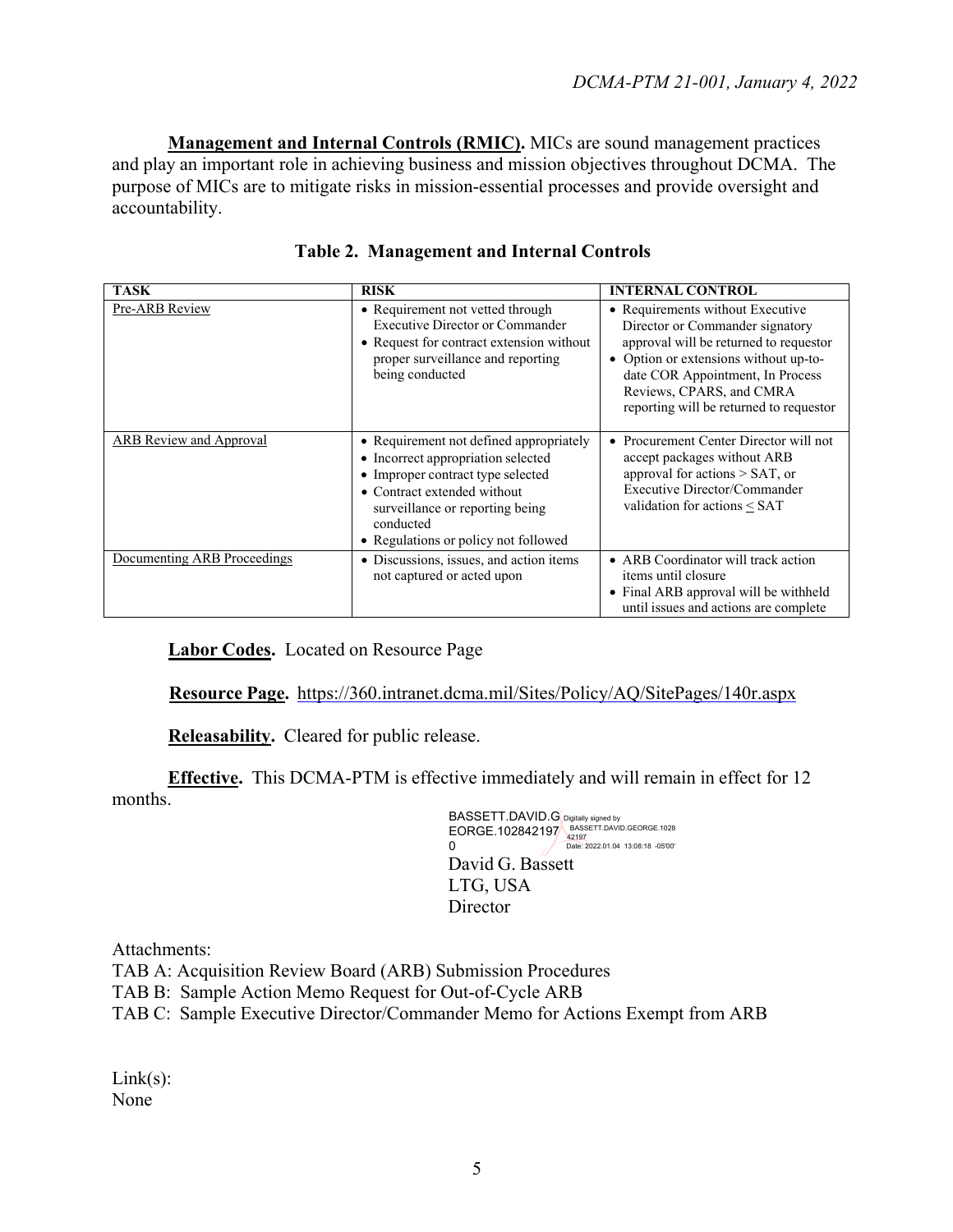## **TAB A. Acquisition Review Board (ARB) Submission Procedures**

 1. The ARB briefing slides and ARB checklist will be submitted in PowerPoint format. Backup [daisy.l.tomberlin2.civ@mail.mil a](mailto:daisy.l.tomberlin2.civ@mail.mil)nd [Natasha.y.johnson4.civ@mail.mil.](mailto:Natasha.y.johnson4.civ@mail.mil) Links to files on documentation should be electronic. Requestors should use zip files if necessary for backup documentation and submit packages via a single email to the ARB Team, DCMA 360 will not be accepted.

2. The PM or RA will assemble all documents and submit ARB packages to the ARB Coordinators no later than 10 work days prior to a scheduled pre-ARB. Due dates and meeting dates are posted and regularly updated on the 360 PR 140 Resource Page. **Please note that packages are electronic and therefore no longer require Tab numbers.** The following documentation is required for:

a. New or Follow-on Requirements (DCMA-Contracted or MIPRs resulting in contracts):

ARB Briefing Slides

| Executive Director Signed Approval Slide with either "wet" signature and date sent as a    |
|--------------------------------------------------------------------------------------------|
| PDF or CAC digital signature (computer generated "script" signatures will not be accepted) |
| MFT Members Identified, Meeting Minutes/Emails (Charter if Greater that SAP)               |
| DCMA Requirements Oversight Council (DROC) documentation and approval if                   |
| applicable                                                                                 |
| Performance Work Statement (PWS) and Quality Assurance Surveillance Plan                   |
| (QASP); and or Copy of Contract, if applicable                                             |
| COR nomination and proof of training (if DCMA COR will be appointed)                       |
| COR surveillance documents screen shot (if follow-on)                                      |
| Latest Contractor Performance Assessment Reporting System (CPARS), if service              |
| follow-on totaling \$1 Million or greater                                                  |
| Evidence of KO Review of COR file (if DCMA COR)                                            |
| <b>Acquisition Strategy or Plan</b>                                                        |
| Information Technology-Procurement Assessment Tool (IT-PAT) approval (IT only)             |
| Clinger Cohen Act (CCA) compliance memorandum (IT only)                                    |
| Market Research and Source List                                                            |
| Justification for Limiting Sources, if applicable;                                         |
| Independent Government Cost Estimate (IGCE) or Price Estimate                              |
| Evaluation Criteria and Factors, or Source Selection Plan                                  |
| Evidence of funds, certified by appropriate budget personnel                               |
| Signed Memorandum of Agreement/Understanding (MOA/MOU) or Interagency                      |
| Agreement (if MIPR)                                                                        |
| Determination and Findings, if applicable                                                  |
| Justification & Approval, if applicable                                                    |
| DoD Contracted Services Checklist, if applicable (non-personal services certification)     |
| b. Modifications (Contract Options, Extensions):                                           |

ARB briefing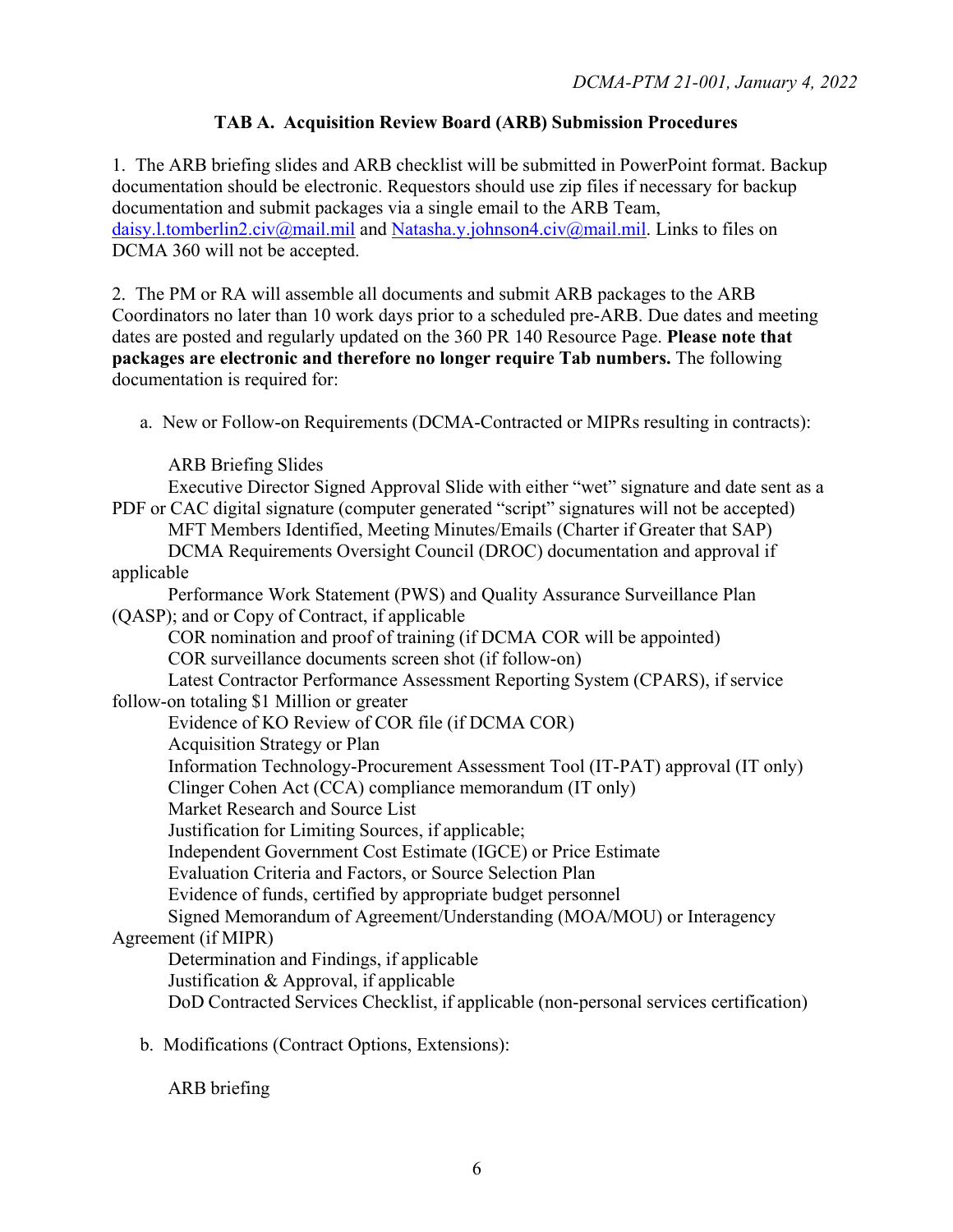Executive Director Approval Slide as described above MFT Members Identified, Meeting Minutes/Emails (Charter if Greater that SAP) IGCE or Price Estimate Copy of PWS and QASP COR current training certificates and appointment letter (if DCMA COR) COR contractor surveillance documentation, metrics, and quality assurance surveillance

plans

Evidence of KO review of COR file, if DCMA COR 4ENO or IT-PAC approval (IT only) CCA compliance memorandum (IT only) Determination & Findings, if applicable Justification & Approval, if applicable Option documentation indicating requirement is still valid and option required, if option Option Market Research documentation, if option Copy of Contract and Modifications Contractor Performance Assessment Reporting System (CPARS) latest report, if

#### applicable

System for Award Management Contractor Manpower Reporting Evidence of funds, certified by appropriate budget personnel

c. Increase in Funds 10% or Greater than ARB Approved Amount:

ARB briefing (on abbreviated template) Previous ARB Approval and briefing Executive Director Approval Slide as noted above Justification and Approvals, if required; IGCE or Price Estimate for increase, with cost breakout and other agency fees; Market Research Evidence of funds, certified by appropriate budget personnel